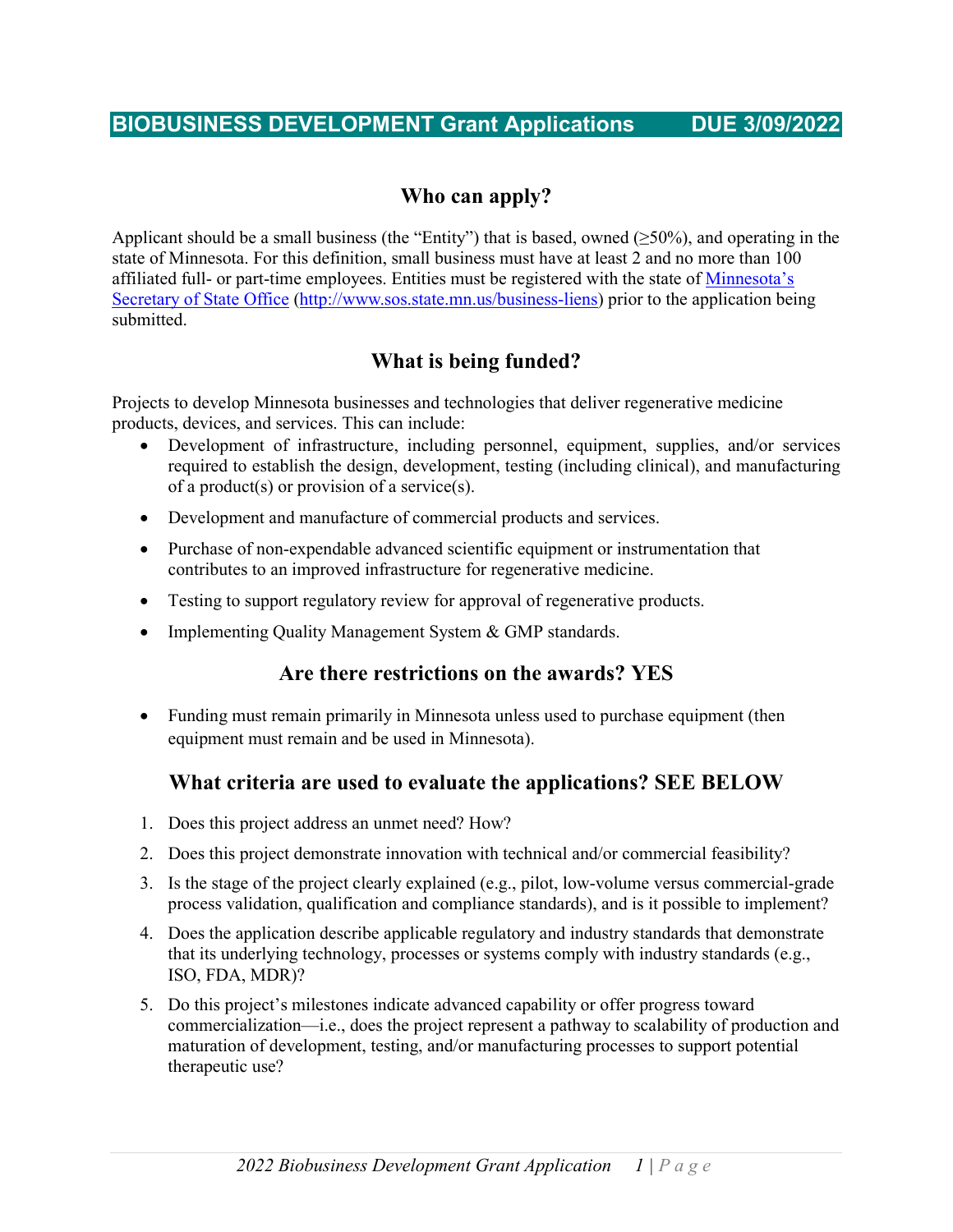- 6. Does this project have adequate support and resources? Is the application supported by a clear project plan with timelines, resources, and funding needed for each stage and the ability to meet those resource and funding requirements? If applicable, is there space and maintenance for any equipment?
- 7. Does the Project Director have adequate experience to ensure that the most critical factors for success are identified and addressed?
- 8. Are 1:1 matching funds available?
- 9. What does this project contribute to regenerative medicine (and patients) in Minnesota?

# **What else should applicants know? THESE THINGS ARE IMPORTANT**

- Maximum request (including both direct and indirect costs unless for equipment) is \$100,000 for one year.
- Awards must be made to a Minnesota-registered business entity and cannot be made to an individual.
- Applications can have only one Project Director. Previous awardees can reapply.
- The Project Director is responsible for obtaining all necessary approvals from regulatory agencies (FDA, IRB, etc.). If needed, a copy of the approval document(s) will be required prior to the release of funding.
- The Project Director must be legally employed by the entity at the time of the award and for the entire duration of the project. The Project Director must not have any conditions that prevent him/her from meeting this legal employment requirement (including residency status or other policy).
- All funded projects are subject to an audit; therefore, it is strongly advised that awardees retain associated receipts and maintain detailed records of expenses incurred.
- For questions not answered in the RFP, see [Frequently Asked Questions](http://www.regenmedmn.org/frequently-asked-questions). If you can't find the answer there, email regenmedmn@gmail.com.
- Awards will be announced in April, 2022.

# **Can applicants partner with other organizations? YES, WITH LIMITS**

A minimum of two-thirds of the research (as measured by the budget) must be performed by the Entity, but collaborations may include research subcontracts or consulting agreements with laboratories, universities, medical centers, industry partners, etc in the state of Minnesota. If planning to use a portion of requested funds to support a project at another institution, such as the University of Minnesota or Mayo Clinic, then the application must include that institution's indirect cost rate. The submitted budget should reflect this and include separate indirect costs for the primary organization and any other institution with a different indirect rate. Other institution budgets should be shown separately in the application.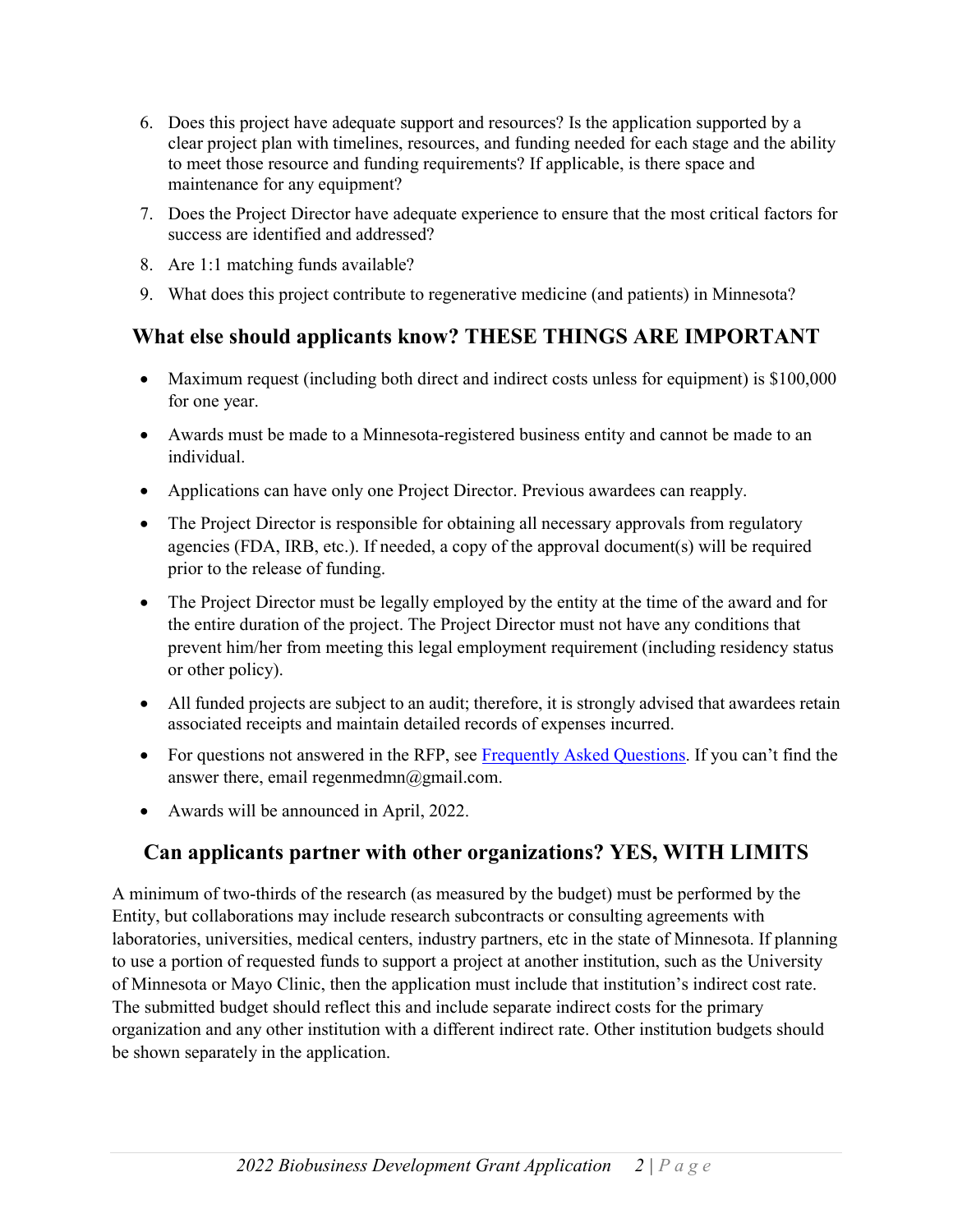# **Who retains intellectual property rights? THE ENTITY, WITH LIMITS**

Inventions arising from RMM-funded research projects are required to be reported to RMM. As with federal funding, RMM permits businesses and nonprofits (including universities) to retain ownership of the inventions, while also giving the Minnesota state government the license to practice the subject invention. In turn, the organizations are expected to file for patent protection and to ensure commercialization upon licensing for the benefit of public health.

# **How do I apply? VIA REDCap [online submission form:](https://redcap.ahc.umn.edu/surveys/?s=A4KND7FYFP7DEDNK)**

The application form must be submitted online via [REDCap](https://redcap.ahc.umn.edu/surveys/?s=A4KND7FYFP7DEDNK). **The application questions are listed below.** Before starting the online application form, please have the answers and a single pdf file of the final proposal ready. If you have any questions regarding the application process, please email regenmedmn@gmail.com.

- **1. Applicant Information** (Project Director and Responsible Party)
	- a. Applicant's name
	- b. Applicant's position at Entity
	- c. Applicant's email
	- d. Applicant's phone number
	- e. Applicant's mailing address
- 2. **Entity Information** (responsible for receiving and disbursing grant funds)
	- f. Entity Name
	- g. County or counties (Blue Earth, Hennepin, etc.) in which Entity is located.
	- h. Financial Contact Name (usually an accountant)
	- i. Financial Contact Email
	- j. Financial Contact Phone number

## **3. Grant Information**

- a. Descriptive title of proposed activity
- b. Names of key personnel on project
- c. Goals (About three sentences describing the goals of the project in lay language).

#### **4. Budget Information**

- a. **Direct** costs requested
- b. **Indirect** costs requested (should be included in the budget at the established NIHnegotiated rate or, in the absence of a federally-negotiated rate, at 10%). Indirect costs are not needed for equipment purchases.
- c. **Total combined costs** requested (direct + indirect must be  $\leq$ \$100,000).
- d. Start date requested (between May 16, 2022, and July 15, 2022)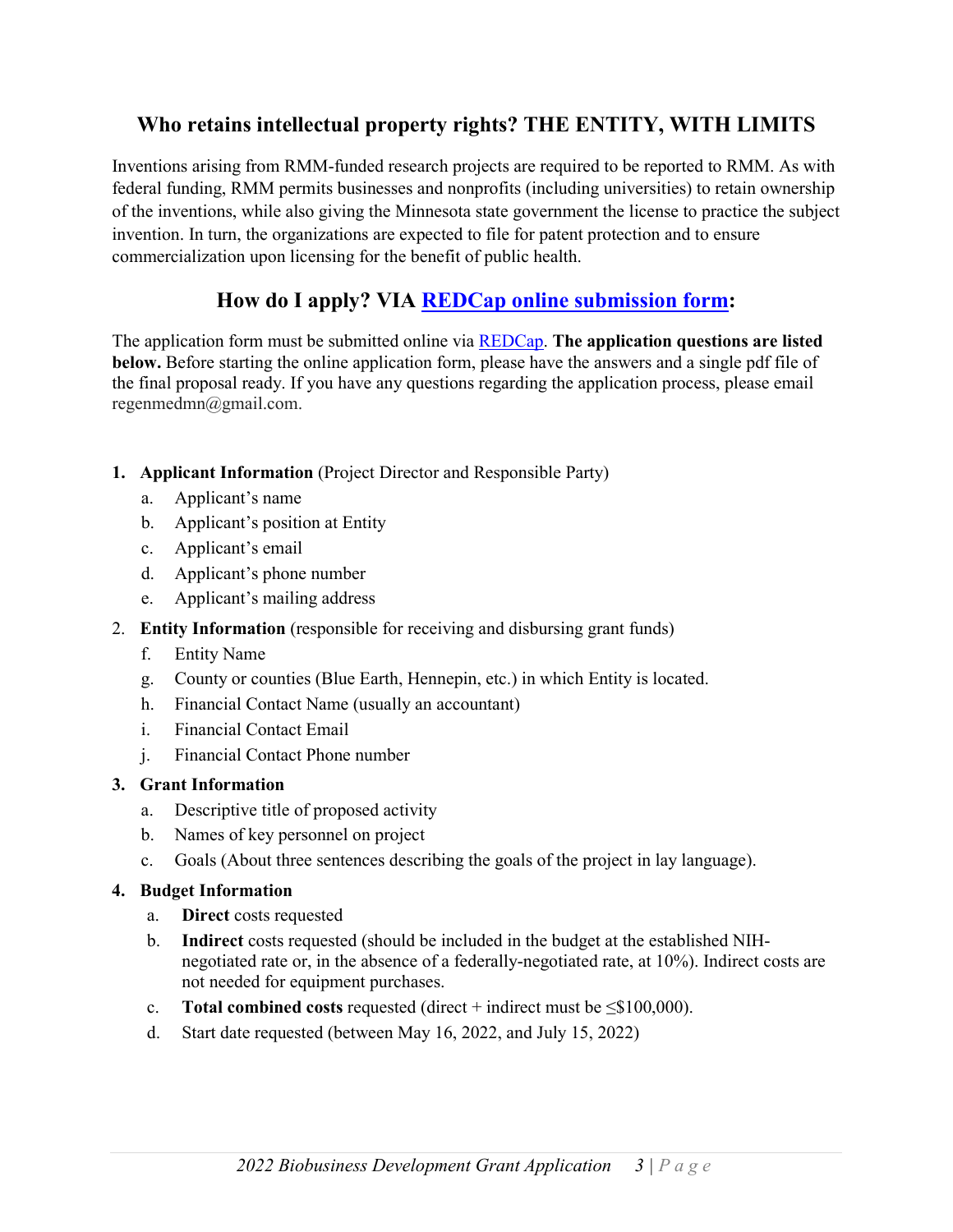## **5. Proposal**

Proposals must use 1" margins on all sides, 12 pt Arial font, and a minimum of single line spacing. Please include Program Director name and the page number in footer. Please use the format below to make the grants easier to review and compare.**\*** Please do not exceed suggested page length of each section. Missing information may negatively impact review. Upload as a single pdf file in the following order:

| 1 page<br><b>Entity</b>                     | Briefly describe the operational history of the Entity, including its<br>$\bullet$<br>goals, company founders, and key participants.<br>Describe the Entity's business structure.<br>٠<br>Describe the revenue history (if any) for the past three years, including<br>$\bullet$<br>any government funding and/or private investment.<br>Explain how the proposed effort/equipment will fit into existing<br>$\bullet$<br>operations (if applicable).                                                                                                                                                                                                                                                                                                                                                                                                                     |  |  |
|---------------------------------------------|---------------------------------------------------------------------------------------------------------------------------------------------------------------------------------------------------------------------------------------------------------------------------------------------------------------------------------------------------------------------------------------------------------------------------------------------------------------------------------------------------------------------------------------------------------------------------------------------------------------------------------------------------------------------------------------------------------------------------------------------------------------------------------------------------------------------------------------------------------------------------|--|--|
| 1-2 pages<br>Project<br>summary*            | Summarize the project: what will be done, by whom, how, where, and<br>$\bullet$<br>when.<br>What is the main project innovation?<br>٠<br>Who is the expected customer for this innovation?<br>$\bullet$<br>What customer needs will be addressed?<br>$\bullet$<br>What competitors exist?<br>$\bullet$<br>What is original, novel, or transformative about this project compared<br>$\bullet$<br>to the state of the art?<br>How does this project relate to regenerative medicine?<br>$\bullet$                                                                                                                                                                                                                                                                                                                                                                          |  |  |
| 1-2 pages<br><b>Project details</b>         | Describe the project in sufficient technical depth for a knowledgeable<br>$\bullet$<br>reviewer to understand why it is innovative and how it benefits the<br>targeted applications.<br>If applicable, describe scientific data related to the project, including<br>$\bullet$<br>preliminary studies, proof-of-concept data, and images of prototypes.<br>Describe the business economics and market drivers in the target<br>$\bullet$<br>industry.<br>Describe the key technical challenges and risks in bringing this<br>$\bullet$<br>innovation to market. Which of these will be the focus of this project.<br>Describe the status of the intellectual property associated with this<br>$\bullet$<br>project (if any) and the plans to protect it.<br>Describe the source of the matching funds available.<br>٠<br>Will this proposal create new jobs?<br>$\bullet$ |  |  |
| 1 page<br><b>Technical/Business</b><br>Plan | Describe critical technical milestones that must be met to get the<br>product or service to market.<br>Include a timeline that includes objectives and what experiments,<br>$\bullet$<br>computations, etc. are planned to reach those objectives.<br>Outline any validation and verification plans for processes and<br>$\bullet$<br>protocols used to develop or manufacture products.<br>Identify obstacles to success that might occur and contingency plans to<br>$\bullet$<br>surmount them.                                                                                                                                                                                                                                                                                                                                                                        |  |  |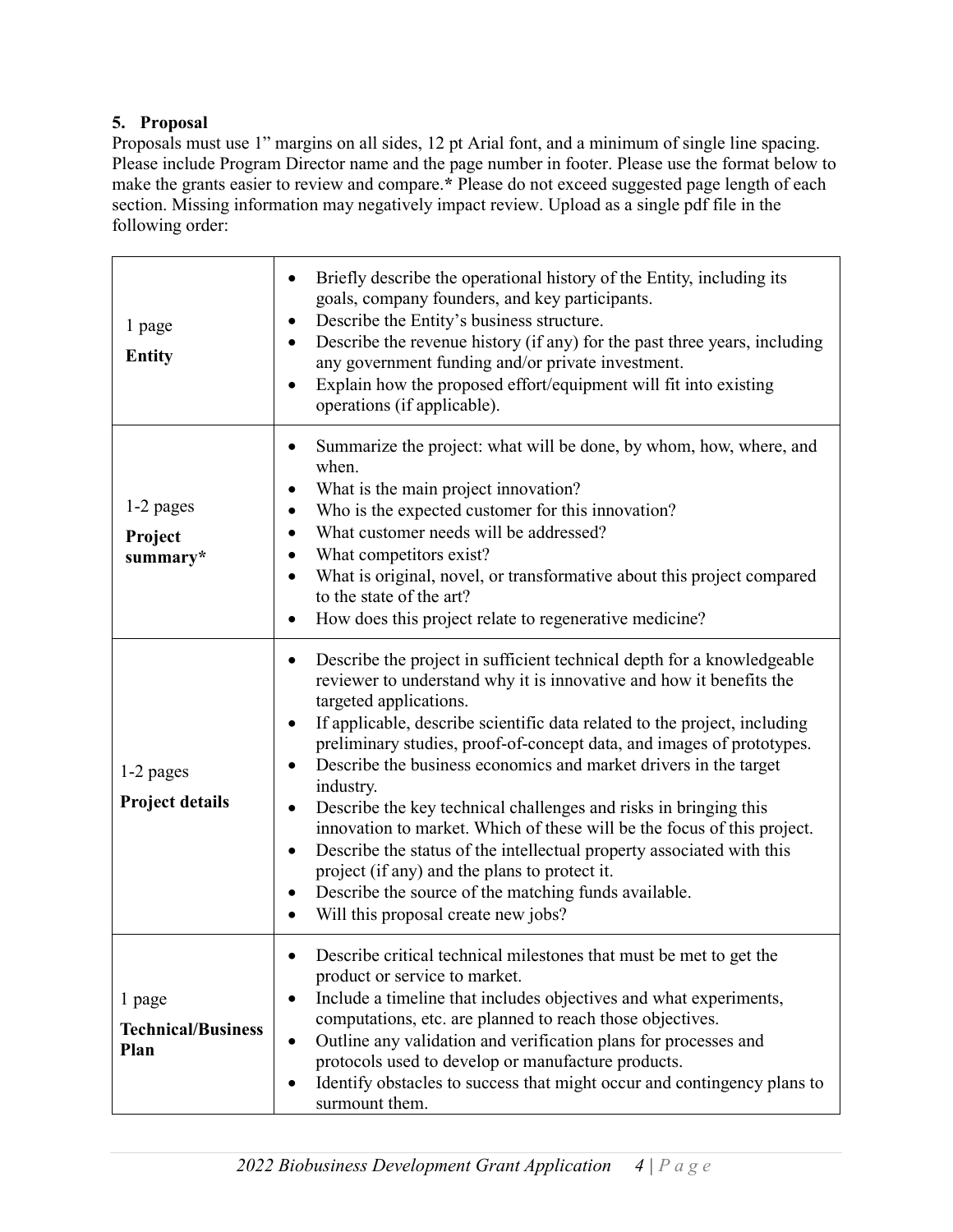|                                        | Describe the roles of the Project Director and key personnel and their<br>$\bullet$<br>expected contributions.<br>How will the entity proceed after the RMM grant has been spent?<br>Include plans for future research, commercialization, additional<br>investment sources, etc.                                                                                                                                                                                                                                                                                                                                                  |  |  |
|----------------------------------------|------------------------------------------------------------------------------------------------------------------------------------------------------------------------------------------------------------------------------------------------------------------------------------------------------------------------------------------------------------------------------------------------------------------------------------------------------------------------------------------------------------------------------------------------------------------------------------------------------------------------------------|--|--|
| 1 page<br><b>Resources</b>             | Specify the availability and location of significant equipment,<br>$\bullet$<br>instrumentation, computers, and physical facilities necessary to<br>complete the portion of the research that is to be carried out by the<br>proposing firm.<br>If the equipment, instrumentation, computers, and facilities for this<br>research are not the property (owned or leased) of the proposing firm,<br>include a statement signed by the owner or lessor which affirms the<br>availability of these facilities for use in the proposed research,<br>reasonable lease or rental costs for their use, and any other associated<br>costs. |  |  |
| 1-2 pages<br><b>Budget</b>             | Detailed documentation of all budget line items is required and must be<br>listed on the Budget Justification page (see budget template on page 6 of<br>RFP; available for download online).                                                                                                                                                                                                                                                                                                                                                                                                                                       |  |  |
| As needed<br><b>Biographical info</b>  | Brief $(\leq 5$ pages each) biographical sketch for Project Director and each<br>senior personnel (individuals with critical expertise working on the project<br>who are employed at the Entity or at a subaward institution). An NIH<br>biosketch is a suitable template.                                                                                                                                                                                                                                                                                                                                                         |  |  |
| As needed<br><b>Letters of support</b> | Include institutional letter(s) of support confirming that the Entity has<br>initiated dialogue with potential customers, strategic partners, or investors<br>for the proposed innovation and that a legitimate business opportunity may<br>exist should the proposed technology/service prove feasibility. Letter(s)<br>should be on institution/business letterhead and provide contact information<br>for the signatory stakeholder.                                                                                                                                                                                            |  |  |
| If applicable<br><b>Estimates</b>      | Estimate(s) for new equipment (3 sources if possible) and institutional letter<br>of support confirming that the equipment/instrumentation will be installed,<br>housed, and maintained at the entity.                                                                                                                                                                                                                                                                                                                                                                                                                             |  |  |
| <b>References</b>                      | Maximum of 20 references                                                                                                                                                                                                                                                                                                                                                                                                                                                                                                                                                                                                           |  |  |

#### *\*Important Note: RMM is state funded and subject to the Freedom of Information Act (FOIA).*

*After awards are made, all proposals will be available to the public on request, except for information or material that are evaluated as being [trade secrets\\*](https://mn.gov/admin/data-practices/data/types/tradesecrets/) and therefore exempt from disclosure under law. Please highlight information that you feel should be withheld from public disclosure to the extent permitted by Minnesota law, including the FOIA. Without assuming any liability for inadvertent disclosure, RMM will seek to limit disclosure of such information to its employees and to outside reviewers except when necessary for merit review of the proposal, or as otherwise authorized by law.*